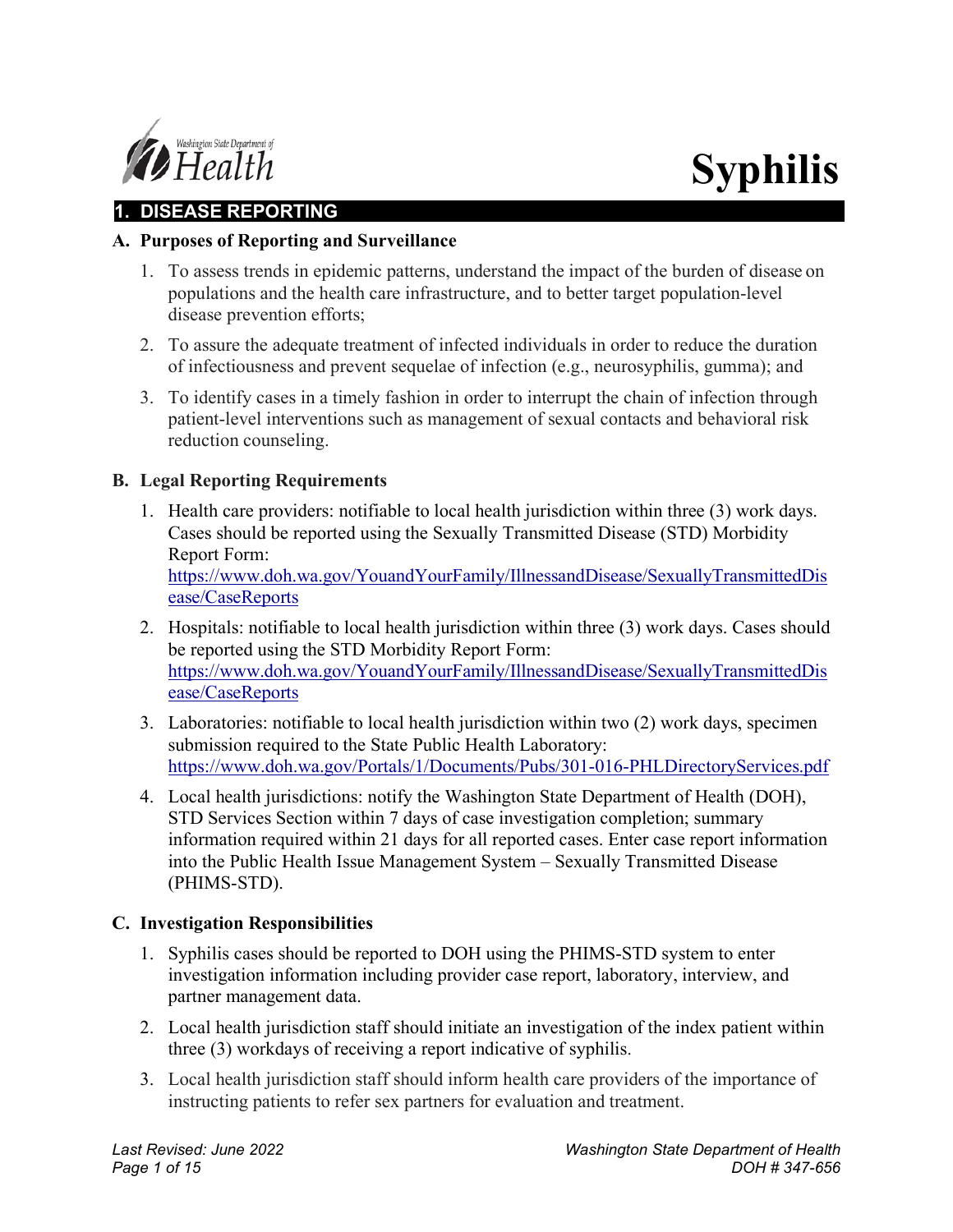# **2. THE DISEASE AND ITS EPIDEMIOLOGY**

#### **A. Etiologic Agent**

*Treponema pallidum* bacterium.

#### **B. Description of Illness**

Symptoms of infection are often subtle and easily confused with other sexually transmitted infections, such as genital herpes infection. Untreated, syphilis progresses through stages that are often separated by long periods of latency. Case definitions and laboratory criteria for staging are presented in section three below.

#### Primary Infection

The primary stage of syphilis infection is usually marked by the appearance of a single sore (chancre), but there may be multiple sores. The time between infection and the onset of symptoms can range from 10 to 90 days (average 21 days). The chancre is usually firm, round, small, and painless. It appears at the spot where syphilis entered the body, generally the genitalia or anus. A primary lesion may also appear in or around the mouth, or, rarely, in other extragenital places depending on exposure. Lymphadenopathy often develops in proximity to the primary lesion. The chancre lasts 1 to 5 weeks (average 3 weeks), and it heals without treatment. However, if appropriate treatment is not administered, the infection progresses to the secondary stage. A person is highly infectious during this stage.

#### Secondary Infection

Skin rash and mucous membrane lesions characterize the secondary stage. This stage typically starts with the development of a rash on one or more areas of the body. The rash usually does not cause itching. Rashes associated with secondary syphilis can appear as the chancre is healing, or several weeks after the chancre has healed. The characteristic rash of secondary syphilis may appear as rough, red, or reddish-brown spots both on the palms of the hands and the bottoms of the feet. However, rashes with a different appearance may occur on other parts of the body, sometimes resembling rashes caused by other diseases. Sometimes rashes associated with secondary syphilis are so faint that they are not noticed. In addition to rashes, symptoms of secondary syphilis may include fever, swollen lymph glands, sore throat, patchy hair loss, headaches, weight loss, muscle aches, and fatigue. Mucous patches on mucous membranes, such as in the mouth or vagina, may also appear, as may wart-like lesions called condyloma lata. The signs and symptoms of secondary syphilis will resolve with or without treatment, but without treatment, the infection will progress to the latent and late stages of disease.

#### Latent Stage

Syphilis infectious is referred to as latent when symptoms are not present. This may occur between primary and secondary phases of the disease, or after secondary symptoms have disappeared. Without treatment, the infected person will continue to have syphilis even though there are no signs or symptoms; infection remains in the body. Latent syphilis is divided into two stages: early non-primary non-secondary and unknown duration or late.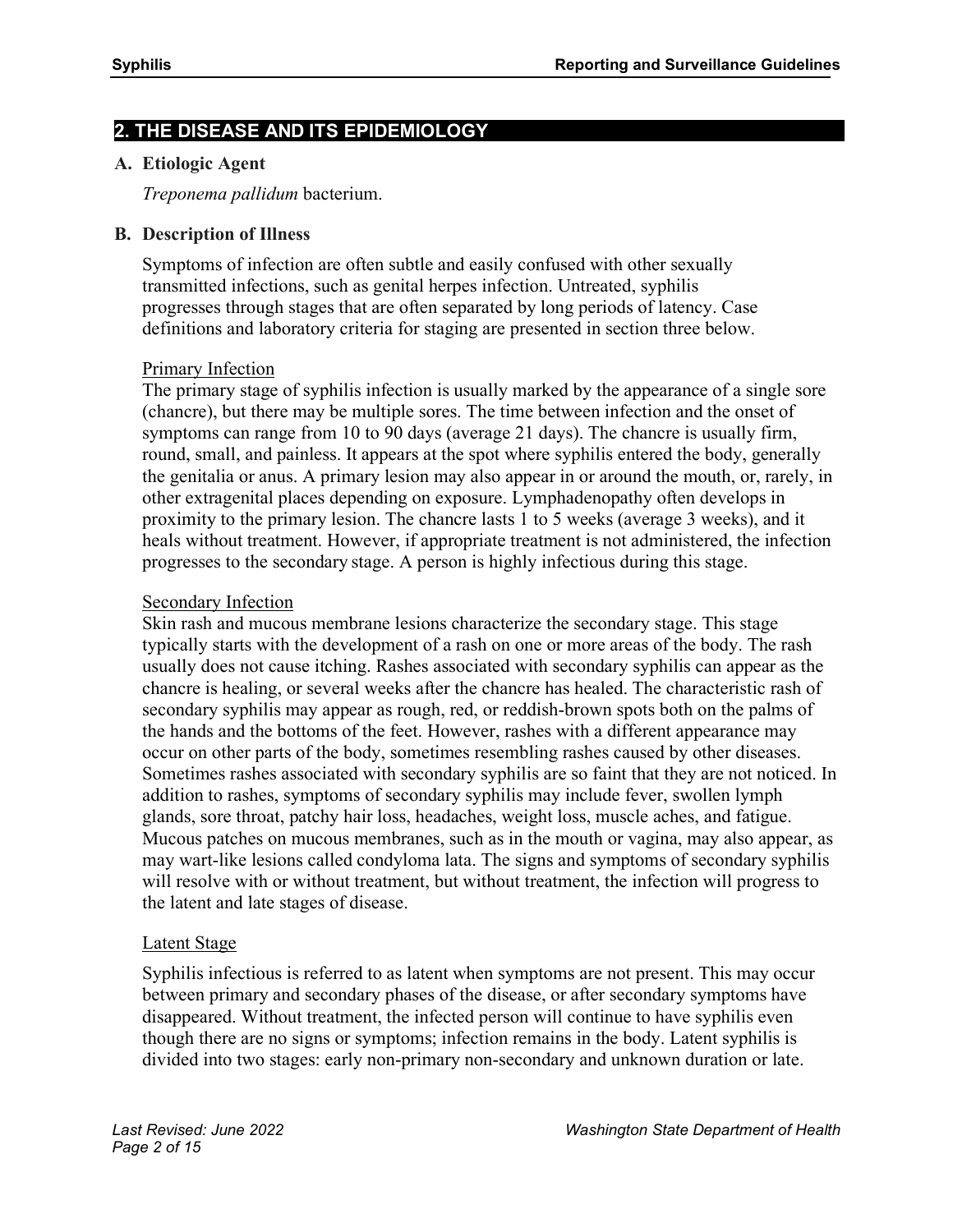*a. Early Non-Primary Non-Secondary (formerly "Early Latent")*:

This stage applies when an individual is asymptomatic and the earliest date of infection or exposure can be determined to have occurred within a year of diagnosis. In some instances, earliest date of infection can be inferred from a documented negative serologic test result before the current diagnosis, or from onset of documented signs of primary or secondary syphilis.

*b. Unknown Duration or Late*:

This stage applies when an individual is asymptomatic and either the time of infection cannot be determined with certainty *or* the infection occurred more than 12 months prior to diagnosis. If the case remains untreated, late syphilis can persist for the remainder of the person's life.

# Clinical Manifestations of Syphilis

Neurologic, ocular, or otic manifestations (neurosyphilis, ocular syphilis, or otosyphilis) can occur during any stage and should be reported along with the appropriate stage.

- *1. Neurologic manifestations (Neurosyphilis):* Infection of the central nervous *system* with *T. pallidum*, evidenced by manifestations including syphilitic meningitis, meningovascular syphilis, general paresis including dementia, and tabes dorsalis.
- *2. Ocular manifestations (Ocular syphilis):* Infection of the eye with *T. pallidum*, evidenced by manifestations including posterior uveitis, panuveitis, anterior uveitis, optic neuropathy, and retinal vasculitis.
- *3. Otic manifestations (Otosyphilis):* Infection of the cochlea and vestibule of the ear with *T. pallidum*, as evidenced by manifestations including sensorineural hearing loss, tinnitus, and vertigo.
- 4. *Late clinical manifestations (Tertiary syphilis):* Late clinical manifestations typically occur only many years after infection. Approximately 30-40% of untreated persons may develop late clinical manifestations. Manifestations may include inflammatory lesions of the cardiovascular system, skin, bone, or other tissue. Rarely, other internal structures (e.g., upper/lower respiratory tracts, mouth, eye, abdominal organs, reproductive organs, lymph nodes, skeletal muscle) may be involved. Neurological effects such as general paresis and tabes dorsalis are also late clinical manifestations of syphilis.

# Congenital Syphilis

Fetal infection occurs with high frequency in untreated early infections of pregnant people and with lower frequency later in latency. It frequently causes spontaneous abortion or stillbirth and may cause infant death due to preterm delivery of low birthweight infants or from generalized systemic disease. Congenital infection may result in late manifestations that include involvement of the central nervous system and may occasionally cause interstitial keratitis or deafness. Congenital syphilis can be asymptomatic, especially in the first weeks of life. See the CDC treatment guidelines for more complete information on the diagnosis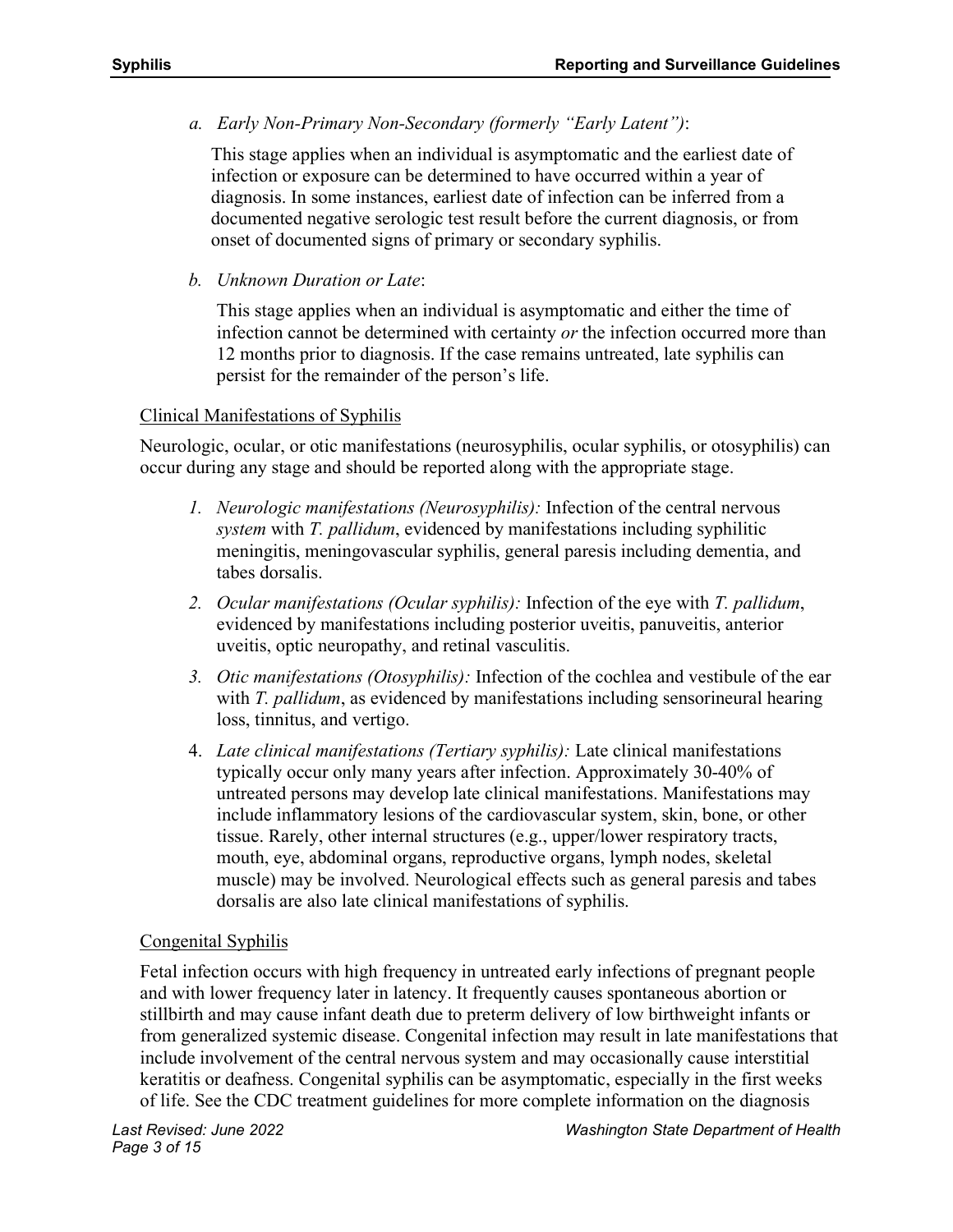and treatment of congenital syphilis: [https://www.cdc.gov/std/treatment](https://www.cdc.gov/std/treatment-guidelines/congenital-syphilis.htm)[guidelines/congenital-syphilis.htm](https://www.cdc.gov/std/treatment-guidelines/congenital-syphilis.htm)

A [CDC Congenital Syphilis Case Investigation and Report f](https://doh.wa.gov/sites/default/files/2022-05/CDC%20Supplemental%20Congenital%20Syphilis%20Form.pdf?uid=62bb4a125a2e8)orm must be completed for all cases in which maternal, infant, or syphilitic stillbirth criteria are met: [https://doh.wa.gov/sites/default/files/2022-05/CDC%20Supplemental%20Congenital](https://doh.wa.gov/sites/default/files/2022-05/CDC%20Supplemental%20Congenital%20Syphilis%20Form.pdf?uid=62bb4a125a2e8) [%20Syphilis%20Form.pdf?uid=62bb4a125a2e8](https://doh.wa.gov/sites/default/files/2022-05/CDC%20Supplemental%20Congenital%20Syphilis%20Form.pdf?uid=62bb4a125a2e8)

The Congenital Syphilis Case Investigation and Report form is typically completed by local health jurisdiction or Washington State Department of Health staff. Medical providers may be contacted by LHJ or DOH staff to obtain maternal or infant medical history.

# **C. Syphilis in Washington State**

In recent years, DOH received over 800 reports of primary and secondary syphilis cases per year. Across the last two decades, cases have been found predominately in men who have sex with men (MSM). However, rates of syphilis among cisgender women and men with cisgender female partners have been rising since 2015. The growing number of undiagnosed syphilis infections in cisgender women has likely led to the alarming increase of congenital syphilis cases in recent years. To combat this rising syphilis epidemic, updates to [syphilis](https://doh.wa.gov/sites/default/files/2022-05/150-163_Congenital_syphilis_letter_to_providers_5.12.2022.pdf?uid=6285168369f2f)  [screening recommendations f](https://doh.wa.gov/sites/default/files/2022-05/150-163_Congenital_syphilis_letter_to_providers_5.12.2022.pdf?uid=6285168369f2f)or some cisgender women and men who have sex with women were released in May 2022. Medical providers and public health professionals may access the updated guidelines from the following medical provider letter:

https://doh.wa.gov/sites/default/files/2022-05/150-163 Congenital syphilis letter to providers 5.12.2022.pdf?uid=6285168369f2f.

To view the most recent morbidity information on reported syphilis cases in Washington State, see [https://www.doh.wa.gov/YouandYourFamily/IllnessandDisease/Sexually](https://www.doh.wa.gov/YouandYourFamily/IllnessandDisease/SexuallyTransmittedDisease/MorbidityReports) [TransmittedDisease/MorbidityReports.](https://www.doh.wa.gov/YouandYourFamily/IllnessandDisease/SexuallyTransmittedDisease/MorbidityReports)

# **D. Reservoir**

Humans.

# **E. Modes of Transmission**

Syphilis is passed from person to person through direct contact with infectious exudates from obvious or concealed, moist, early lesions of skin and mucous membranes of infected people during sexual contacts. Exposure almost always occurs during oral, anal, or vaginal intercourse. A pregnant woman with the disease can pass it to her unborn child in utero or during delivery.

# **F. Incubation Period**

10 days to 3 months (average 3 weeks).

# **G. Period of Communicability**

Syphilis is transmissible whenever moist mucocutaneous lesions are present. The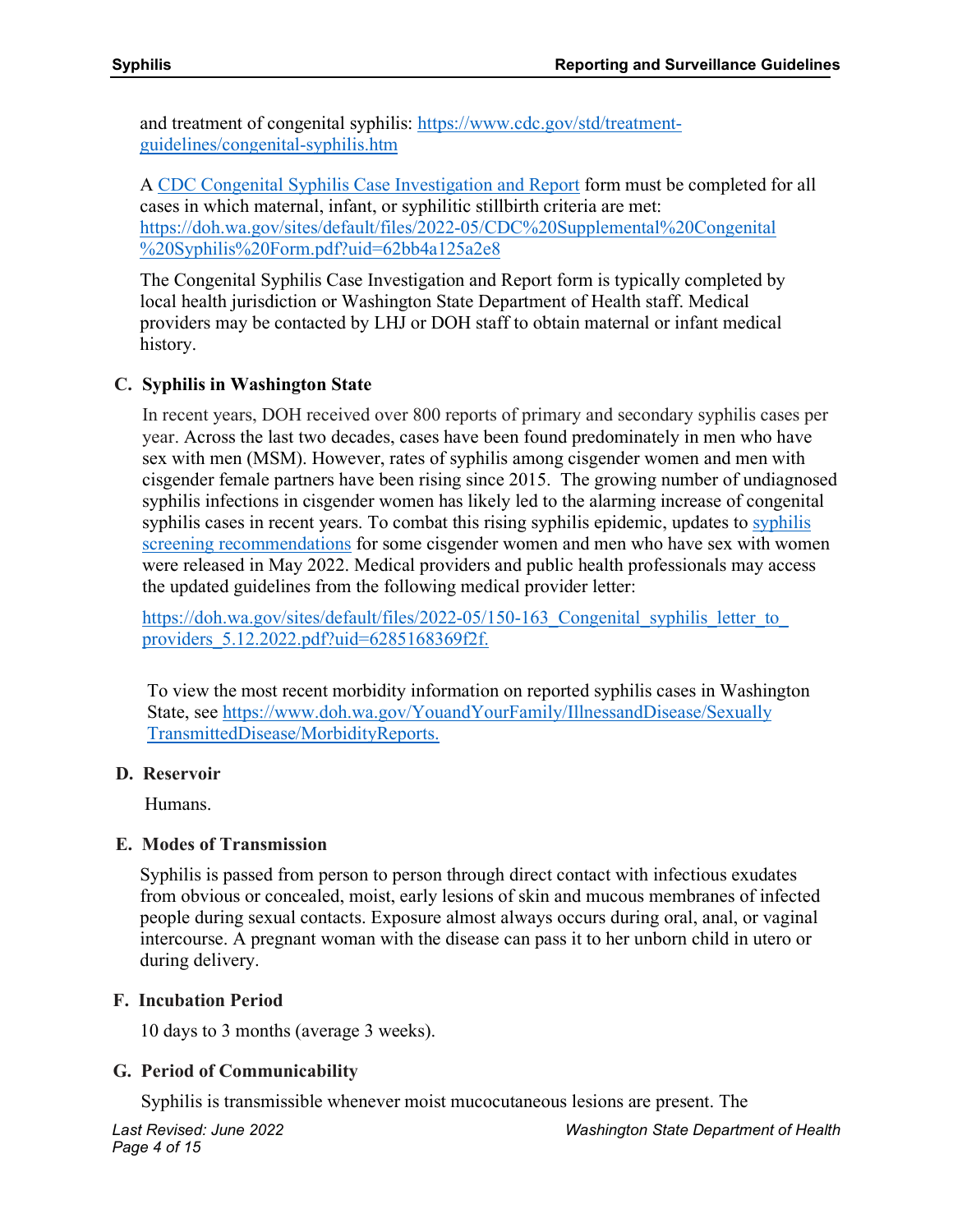distinction between the infectious primary and secondary stages and the noninfectious latent stage of syphilis is somewhat arbitrary with regard to communicability, since primary- and secondary-stage lesions may not be apparent to the infected individual.

Lesions of secondary syphilis may recur with decreasing frequency up to 4 years after infection, but transmission of infection is rare after the first year.

Transmission of syphilis from mother to fetus is most probable during early maternal syphilis but can occur throughout the latent period. Infected infants may have moist mucocutaneous lesions that are more widespread than in adult syphilis and are a potential source of infection when those lesions are present.

#### **Treatment**

Treatment options include benzathine penicillin G and doxycycline. See full CDC treatment guidelines:<https://www.cdc.gov/std/tg2015/tg-2015-print.pdf>

# **3A. CASE DEFINITIONS: Primary Syphilis**

#### **A. Clinical Criteria for Diagnosis**

A stage of infection with *Treponema pallidum* characterized by one or more chancres (ulcers); chancres might differ considerably in clinical appearance.

#### **B. Laboratory Criteria for Diagnosis**

- 1. Demonstration of *T. pallidum* in clinical specimens by darkfield microscopy, direct fluorescent antibody (DFA-TP), or equivalent methods, **OR**
- 2. Reactive nontreponemal blood test (Venereal Disease Research Laboratory [VDRL] or rapid plasma reagin [RPR]) and a reactive treponemal blood test (enzyme immunoassay [EIA], fluorescent treponemal antibody absorbed [FTA-ABS], or *Treponema pallidum* particle agglutination [TP-PA]).

# **C. Case Definition**

Probable: a clinically compatible case with one or more ulcers (chancres) consistent with primary syphilis and a reactive serologic test (nontreponemal: VDRL or RPR; treponemal: EIA, FTA-ABS, or TP-PA).

Confirmed: a clinically compatible case that is laboratory confirmed.

# **3B. CASE DEFINITIONS: Secondary Syphilis**

#### **A. Clinical Criteria for Diagnosis**

A stage of infection caused by *T. pallidum* and characterized by localized or diffuse mucocutaneous lesions, often with generalized lymphadenopathy. Other signs may include mucous patches, condyloma lata, and alopecia. The primary chancre may still be present.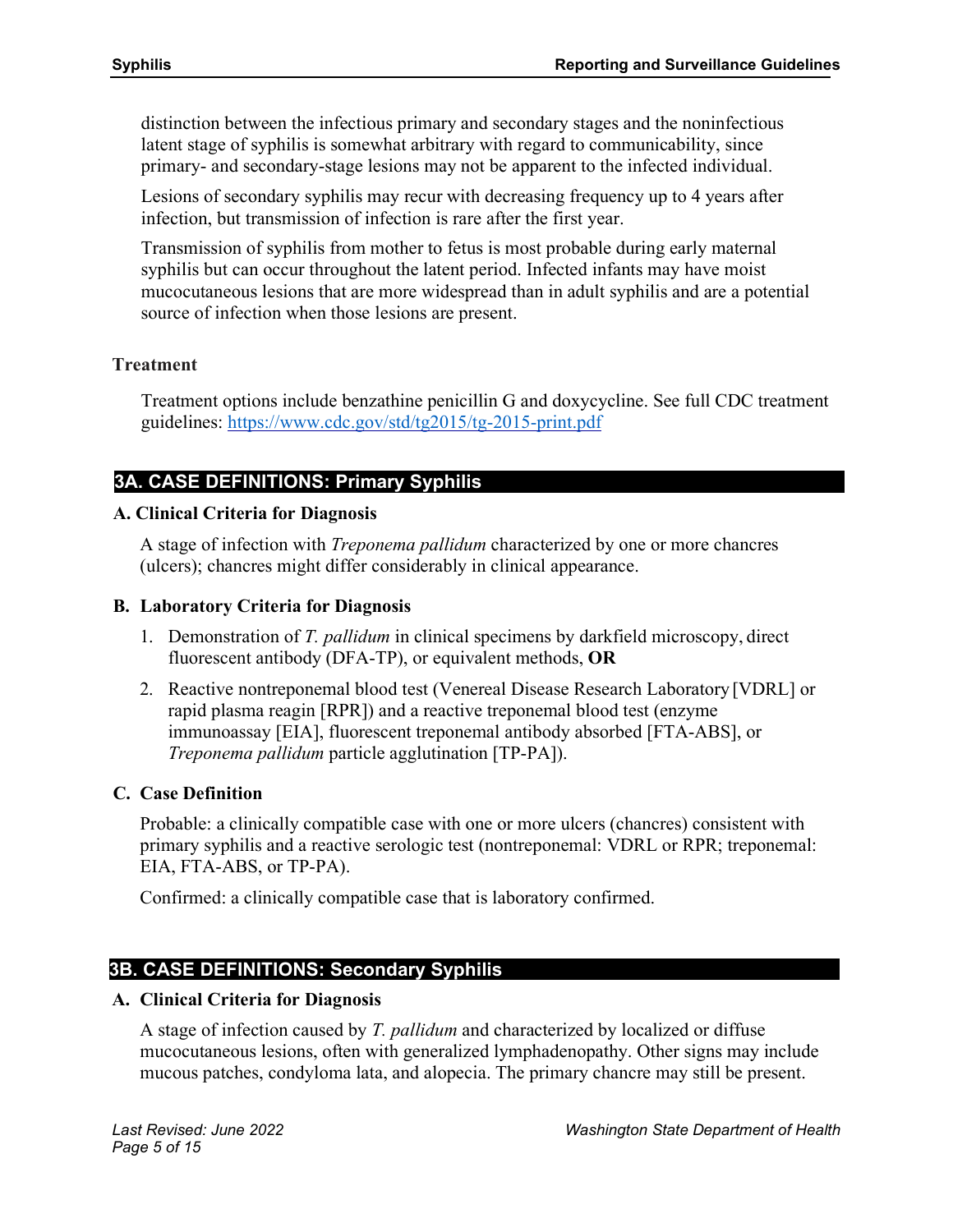# **B. Laboratory Criteria for Diagnosis**

Demonstration of *T. pallidum* in clinical specimens by darkfield microscopy, DFATP, or equivalent methods. Reactive nontreponemal blood test (RPR or VDRL) and a reactive treponemal blood test (EIA, FTA-ABS, or TP-PA).

# **C. Case Definition**

Probable: a clinically compatible case with a nontreponemal (VDRL or RPR) titer  $\geq 1:4$ . Confirmed: a clinically compatible case that is laboratory confirmed.

# **3C: CASE DEFINITIONS: Early Non-Primary Non-Secondary (Latent) Syphilis**

## **A. Clinical Criteria for Diagnosis**

Latent syphilis is an infection caused by *T. pallidum* in which organisms persist in the body of the infected person without causing symptoms or signs. The early non-primary non-secondary subcategory is diagnosed when the initial infection has occurred within the previous 12 months and there are no signs or symptoms of primary or secondary syphilis.

## **B. Laboratory Criteria for Diagnosis**

No past diagnosis of syphilis, a reactive nontreponemal blood test (RPR or VDRL) and a reactive treponemal blood test (EIA, FTA-ABS, or TP-PA), **OR**

A past history of syphilis therapy and a current nontreponemal test titer demonstrating fourfold or greater increase from the last nontreponemal test titer, unless there is evidence that the increase was not sustained for more than 2 weeks.

# **C. Case Definition**

Probable: no clinical signs or symptoms of syphilis and evidence of having acquired the infection within the previous 12 months based on one or more of the following criteria:

- 1. Documented seroconversion or fourfold or greater increase in titer of a nontreponemal test during the previous 12 months, **OR**
- 2. A history of symptoms consistent with primary or secondary syphilis during the past 12 months, **OR**
- 3. A history of sexual exposure to a partner who had confirmed or probable primary or secondary syphilis or probable early non-primary non-secondary syphilis (documented independently as duration < 1 year), **OR**
- 4. Reactive nontreponemal and treponemal tests from a person whose only possible exposure occurred within the preceding 12 months.

Confirmed: cannot be confirmed.

# **3D: CASE DEFINITIONS: Unknown Duration or Late Syphilis**

# **A. Clinical Criteria for Diagnosis**

A stage caused by *T. pallidum* in which organisms persist in the body of the infected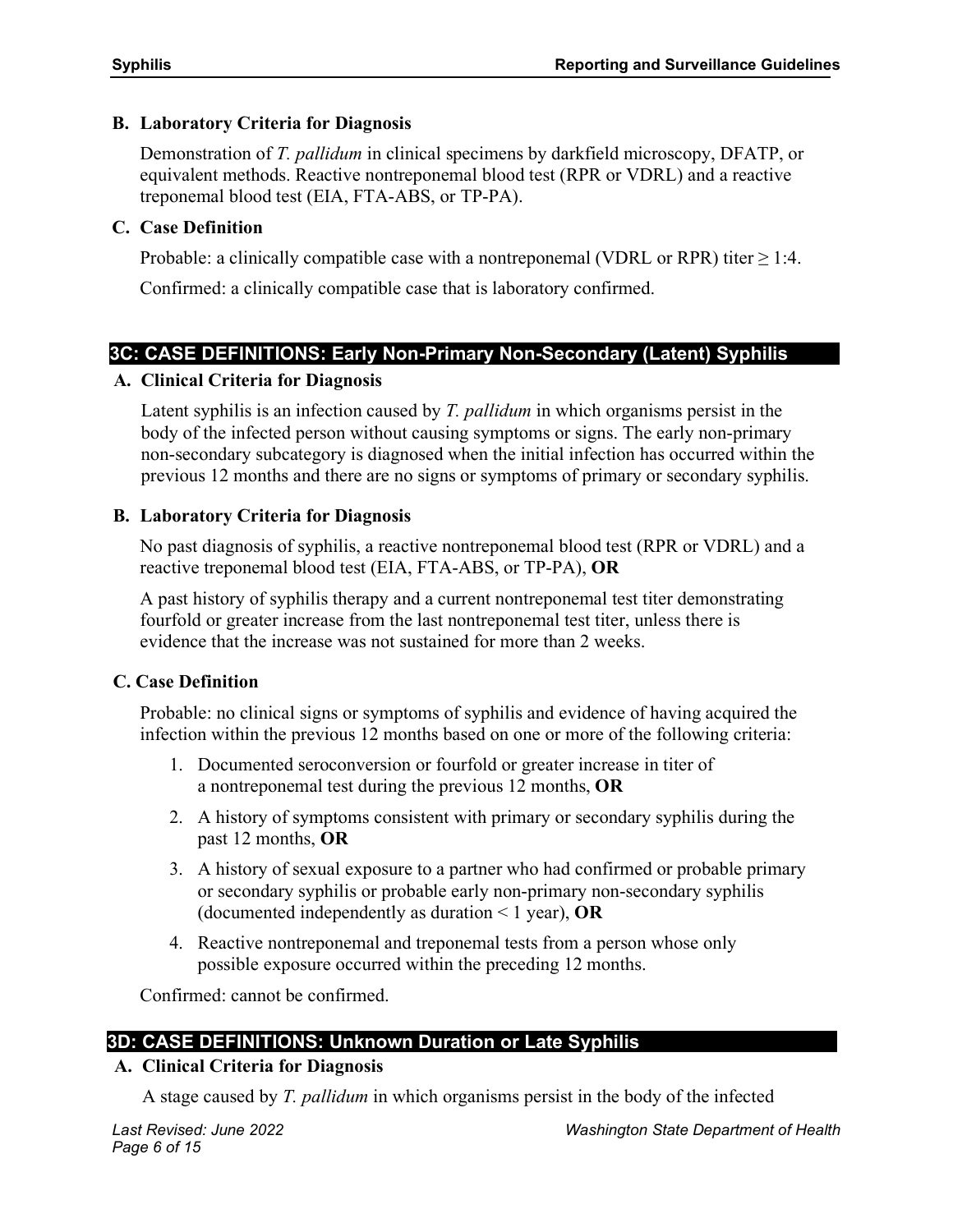person without causing symptoms or signs. The unknown duration or late subcategory is diagnosed when the initial infection has occurred greater than one year previously, or when there is insufficient evidence to conclude that infection was acquired during the previous 12 months.

#### **B. Laboratory Criteria for Diagnosis**

No past diagnosis of syphilis, a reactive nontreponemal blood test (RPR or VDRL), and a reactive treponemal blood test (EIA, FTA-ABS, or TP-PA), **OR**

A past history of syphilis therapy and a current nontreponemal test titer demonstrating fourfold or greater increase from the last nontreponemal test titer, unless there is evidence that this increase was not sustained for more than 2 weeks, **OR**

Clinical signs or symptoms and laboratory results that meet the likely or verified criteria for neurologic, ocular, otic, or late clinical manifestations of syphilis.

#### **C. Case Definition**

Probable: latent syphilis in a patient who has no evidence of having acquired the disease within the preceding 12 months, or where there is insufficient evidence to conclude that infection was acquired during the previous 12 months.

Confirmed: cannot be confirmed.

## **3E: CASE DEFINITIONS: Late Clinical Manifestations of Syphilis (Tertiary Syphilis)**

#### **A. Clinical Criteria for Diagnosis**

Late clinical manifestations of syphilis (tertiary syphilis) other than neurosyphilis may include inflammatory lesions of the cardiovascular system, skin, bone, or other tissue, in the absence of other known causes of these abnormalities. Rarely, other structures may be involved. Late syphilis usually becomes clinically manifest only after a period of 15-30 years of untreated infection.

#### **B. Laboratory Criteria for Diagnosis**

A reactive treponemal blood test (EIA, FTA-ABS, or TP-PA), **OR**

Demonstration of *T. pallidum* in late lesions by fluorescent antibody or special stains (although organisms are rarely visualized in late lesions).

#### **C. Case Definition**

Likely: reactive nontreponemal test (e.g., VDRL, RPR, or equivalent serologic methods)

and a reactive treponemal test (e.g., TP-PA, EIA, CIA or equivalent serologic methods) with either of the following:

1. Characteristic abnormalities or lesions of the cardiovascular system (e.g., aortitis, coronary vessel disease), skin (e.g., gummatous lesions), bone (e.g., osteitis), or other tissue, in the absence of other known causes of these abnormalities, **OR**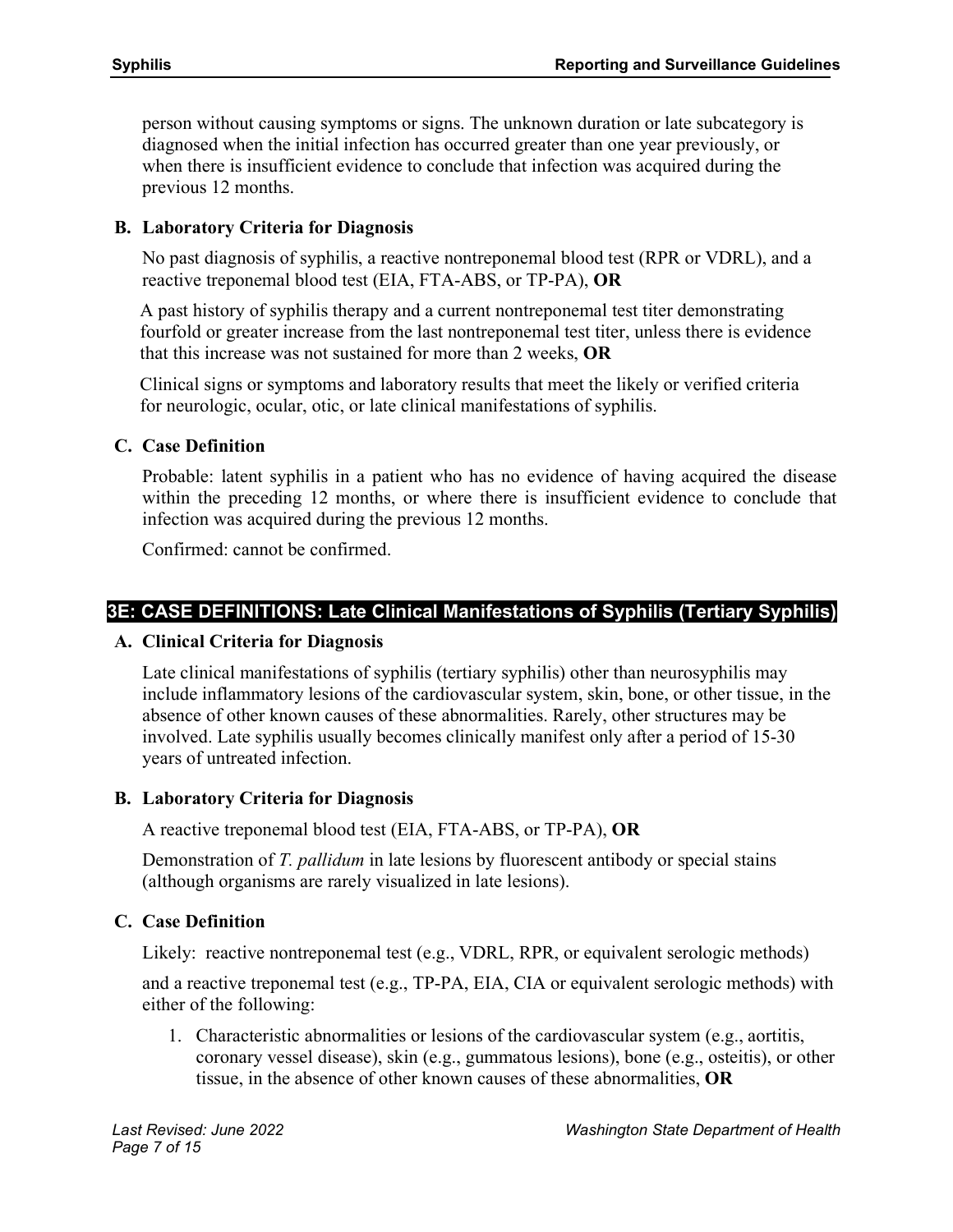2. Clinical signs and symptoms consistent with late neurologic manifestations of syphilis (e.g., general paresis, including dementia, or tabes dorsalis) in a case that meets the criteria for likely neurologic manifestations of syphilis.

Verified: reactive nontreponemal test (e.g., VDRL, RPR, or equivalent serologic methods) and a reactive treponemal test (e.g., TP-PA, EIA, CIA or equivalent serologic methods) and either of the following:

1. Characteristic abnormalities or lesions of the cardiovascular system (e.g., aortitis, coronary vessel disease), skin (e.g., gummatous lesions), bone (e.g., osteitis), or other

tissue in the absence of other known causes of these abnormalities, in combination with either demonstration of *T. pallidum* in late lesions by special stains or equivalent methods, or by polymerase chain reaction (PCR) or equivalent direct molecular methods, or demonstration of pathologic changes that are consistent with *T. pallidum* infection on histologic examination of late lesions, **OR**

2. Clinical signs and symptoms consistent with late neurologic manifestations of syphilis (e.g., general paresis, including dementia, or tabes dorsalis) in a case that meets the criteria for verified neurologic manifestations of syphilis (see above).

# **3F: CASE DEFINITIONS: Neurologic Manifestations of Syphilis (Neurosyphilis)**

Neurosyphilis can occur at almost any stage of syphilis. Therefore, if the patient has verified or likely neurosyphilis, the case should be reported as the appropriate stage of syphilis and the neurological manifestations should be noted.

# **A. Clinical Criteria for Diagnosis**

Evidence of central nervous system infection with *T. pallidum,* including syphilitic meningitis, meningovascular syphilis, general paresis, including dementia, and tabes dorsalis.

# **B. Laboratory Criteria for Diagnosis**

A reactive serologic test for syphilis and a reactive VDRL in CSF, in the absence of grossly bloody contamination of the CSF.

# **C. Case Definition**

Possible: syphilis of any stage and clinical symptoms or signs that are consistent with neurosyphilis without other known causes for these clinical abnormalities.

Likely: syphilis of any stage, and BOTH of the following:

- 1. Elevated CSF protein or leukocyte count in the absence of other known causes of these abnormalities.
- 2. Clinical symptoms or signs consistent with neurosyphilis without other known causes for these clinical abnormalities.

Verified: syphilis of any stage that meets both clinical and laboratory criteria for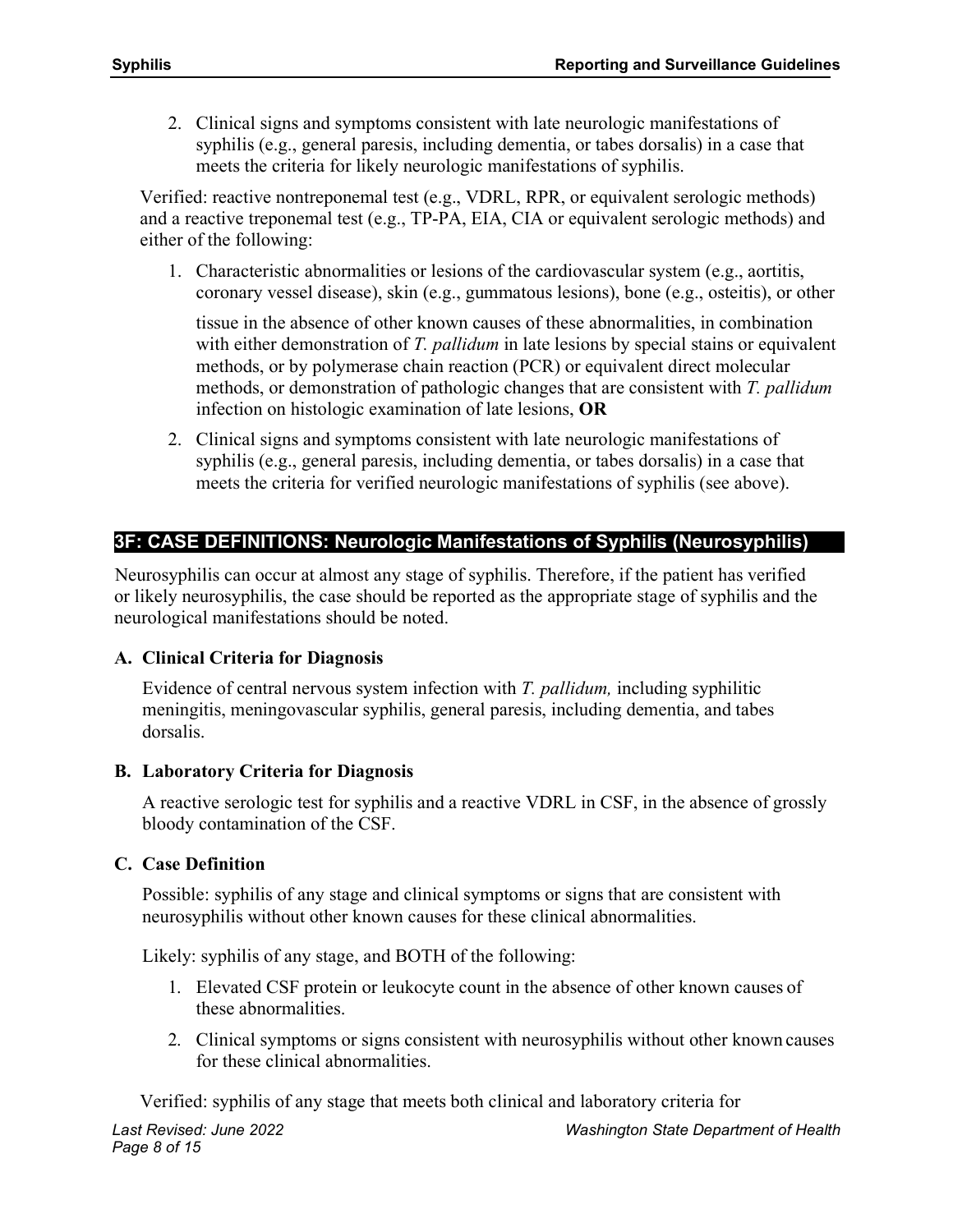neurosyphilis.

Ocular syphilis can occur at almost any stage of syphilis. Therefore, if the patient has verified or likely ocular syphilis, the case should be reported as the appropriate stage of syphilis and the ocular manifestations should be noted.

# **3G: CASE DEFINITIONS: Ocular Manifestations of Syphilis (Ocular Syphilis) ;**

# **A. Clinical Criteria for Diagnosis**

Evidence of infection of any eye structure with *T. pallidum*, including posterior uveitis, panuveitis, anterior uveitis, optic neuropathy, and retinal vasculitis. Ocular syphilis may lead to decreased visual acuity including permanent blindness.

# **B. Laboratory Criteria for Diagnosis**

A reactive serologic test for syphilis and demonstration of *T. pallidum* in aqueous or vitreous fluid by darkfield microscopy, or by polymerase chain reaction (PCR) or equivalent direct molecular methods.

# **C. Case Definition**

Possible: syphilis of any stage and clinical symptoms or signs that are consistent with ocular syphilis without other known causes for these clinical abnormalities.

Likely: syphilis of any stage, and BOTH of the following:

- 1. Findings on exam by an ophthalmologist that are consistent with ocular syphilis without other known causes for these clinical abnormalities.
- 2. Clinical symptoms or signs consistent with ocular syphilis without other known causes for these clinical abnormalities.

Verified: syphilis of any stage that meets both clinical and laboratory criteria for ocular syphilis.

# **3H: CASE DEFINITIONS: Otic Manifestations of Syphilis (Otosyphilis)**

Otosyphilis can occur at almost any stage of syphilis. Therefore, if the patient has verified or likely ocular syphilis, the case should be reported as the appropriate stage of syphilis and the otic manifestations should be noted.

# **A. Clinical Criteria for Diagnosis**

Evidence of infection of the cochleovestibular system with *T. pallidum*, including sensorineural hearing loss, tinnitus, and vertigo.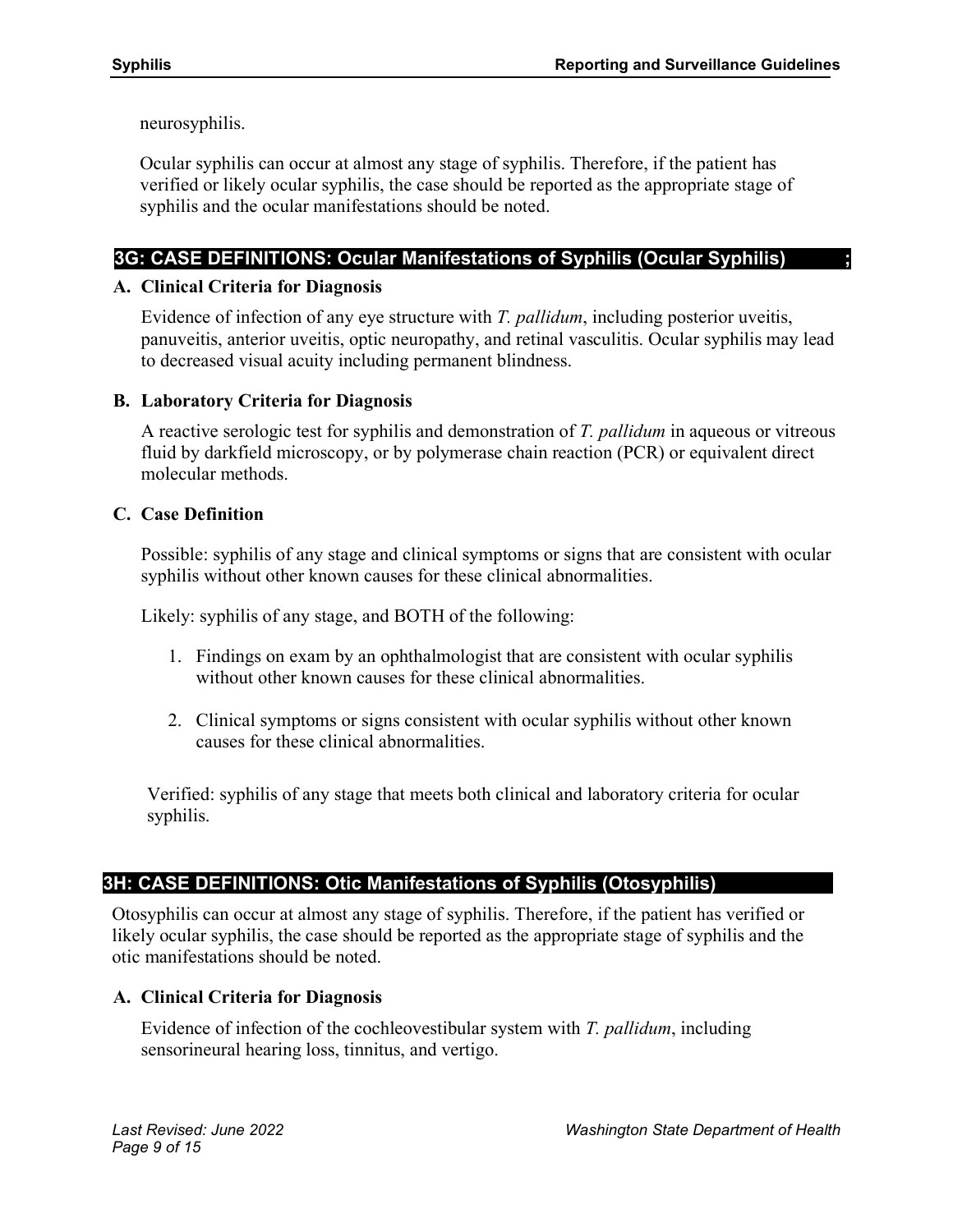# **B. Laboratory Criteria for Diagnosis**

A reactive serologic test for syphilis and demonstration of *T. pallidum* in inner ear fluid by darkfield microscopy, or by PCR or equivalent direct molecular detection techniques.

## **C. Case Definition**

Possible: syphilis of any stage and clinical symptoms or signs that are consistent with otosyphilis without other known causes for these clinical abnormalities.

Likely: syphilis of any stage, and BOTH of the following:

- 1. Findings on exam by an otolaryngologist that are consistent with otosyphilis without other known causes for these clinical abnormalities.
- 2. Clinical symptoms or signs consistent with otosyphilis without other known causes for these clinical abnormalities.

Verified: syphilis at any stage that meets both clinical and laboratory criteria for otosyphilis.

# **3I: CASE DEFINITIONS: Congenital Syphilis**

#### **A. Clinical Criteria for Diagnosis**

A condition caused by infection in utero with *T. pallidum*. A wide spectrum of severity exists, and only severe cases are clinically apparent at birth. An infant or child (aged  $\leq 2$ ) years) may have signs such as hepatosplenomegaly, rash, condyloma lata, snuffles, jaundice (nonviral hepatitis), pseudoparalysis, anemia, or edema (nephrotic syndrome and/or malnutrition). An older child may have stigmata (e.g., interstitial keratitis, nerve deafness, anterior bowing of shins, frontal bossing, mulberry molars, Hutchinson teeth, saddle nose, rhagades, or Clutton joints).

Syphilitic stillbirth is a fetal death that occurs after a 20-week gestation or in which the fetus weighs >500 grams and the mother had untreated or inadequately treated (any nonpenicillin therapy or penicillin administered <30 days before delivery) syphilis at delivery. Syphilitic stillbirths are reported as a congenital syphilis case.

#### **B. Laboratory Criteria for Diagnosis**

Demonstration of *T. pallidum* by darkfield microscopy, fluorescent antibody, or other specific stains in specimens from lesions, placenta, umbilical cord, or autopsy material.

Reactive nontreponemal blood test (RPR or VDRL) and a reactive treponemal blood test (EIA, FTA-ABS, or TP-PA).

# **C. Case Definition**

Presumptive: a condition affecting an infant whose mother had untreated or inadequately treated (any nonpenicillin therapy or penicillin administered <30 days before delivery) syphilis at delivery, regardless of signs in the infant, or an infant or child who has a reactive treponemal test for syphilis and any one of the following: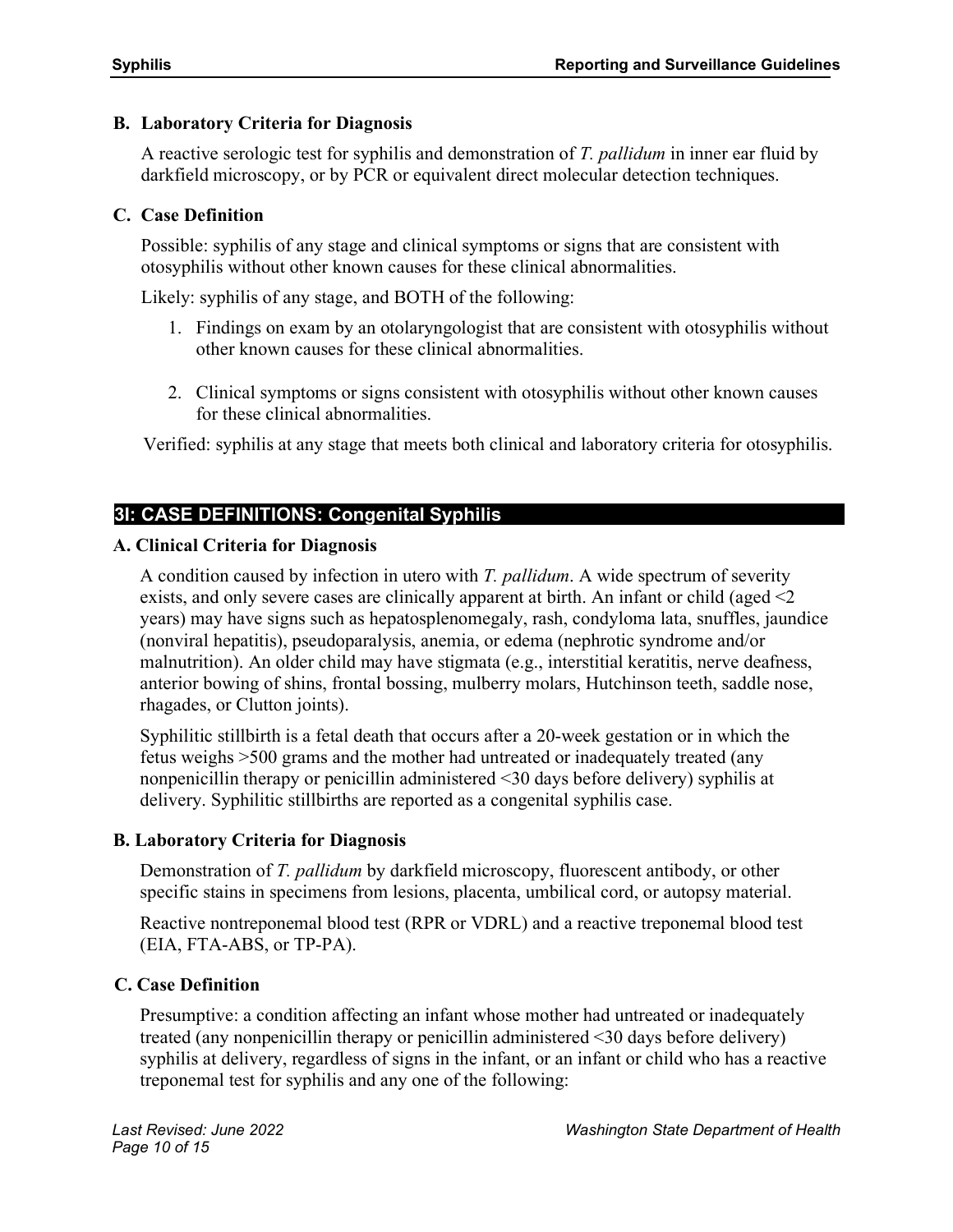- 1. Any evidence of congenital syphilis on physical examination,
- 2. Any evidence of congenital syphilis on radiographs of long bones,
- 3. A reactive cerebrospinal fluid VDRL test,
- 4. An elevated CSF cell count or protein (without other cause),
- 5. A reactive fluorescent treponemal antibody absorbed 19S-immunoglobulin M (IgM) antibody test, or
- 6. A reactive IgM enzyme-linked immunosorbent assay.

Confirmed: a case that is laboratory confirmed by the methods listed above.

Congenital and acquired syphilis may be difficult to distinguish when a child is seropositive after infancy. Signs of congenital syphilis may not be obvious, and stigmata may not yet have developed. Abnormal values for CSF VDRL, cell count, and protein, as well as IgM antibodies, may be found in either congenital or acquired syphilis.

Findings on radiographs of long bones may help because radiographic changes in the metaphysis and epiphysis are considered classic signs of congenitally acquired syphilis. The decision may ultimately be based on maternal history and clinical judgment. In a young child, the possibility of sexual abuse should be considered as a cause of acquired rather than congenital syphilis, depending on the clinical picture.

# **4. DIAGNOSIS AND LABORATORY SERVICES**

# **A. Diagnosis**

Demonstration of *T. pallidum* by darkfield microscopy, fluorescent antibody, or other specific stains in specimens from lesions, placenta, umbilical cord, or autopsy material. Reactive nontreponemal blood test (RPR or VDRL) and treponemal blood test (EIA or TP-PA).

# **B. Tests Available at PHL**

The Syphilis Serology Unit at the Washington State Public Health Laboratory (PHL) serves primarily as the Washington State reference laboratory for the confirmation of sera results that are reactive by any serological test for syphilis. The screening enzyme immunoassay (EIA) test is performed on all sera and spinal fluids submitted to the Syphilis Serology Unit.

If the result is reactive, the rapid plasma reagin (RPR) test is performed. If the RPR is nonreactive, a reflexive confirmatory test that is specific for *T. pallidum* antibody (*T. pallidum* particle agglutination, TP-PA) is performed.

The RPR and TP-PA tests are not routinely performed on sera that are non-reactive.

Exceptions can be made but must be communicated to the Syphilis Serology Unit by checking the Reference box on the requisition slip.

The VDRL is used to evaluate the results of treatment therapy as it tends to revert to a lower titer or non-reactive after treatment. The treponemal blood test (EIA, TP-PA) will likely remain positive after treatment.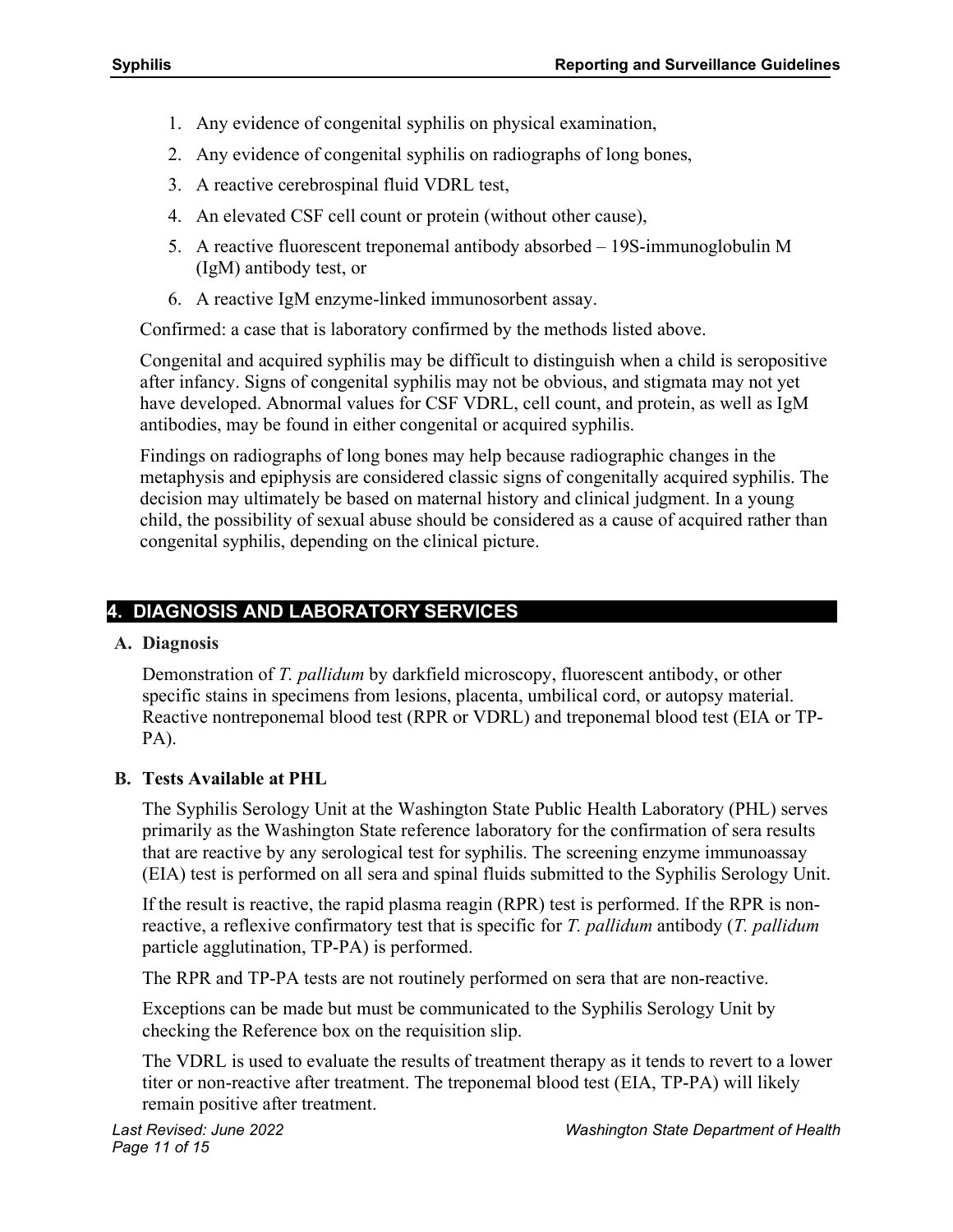#### **C. Criteria for Testing at PHL**

All reactive serologies (RPR, VDRL, EIA) must have a subsample submitted to the State Public Health Laboratory for a confirmatory test.

#### **D. Specimen Transport**

See the Washington State laboratory web page for information on specimen mailing instructions: <https://www.doh.wa.gov/ForPublicHealthandHealthcareProviders/PublicHealthLaboratories/Shipping>

## **E. Evaluate the Diagnosis**

The diagnosis should be made with the criteria listed in case definitions above.

# **5. ROUTINE CASE INVESTIGATIONS**

# **A. Identify Source of Infection**

Health department staff should attempt to interview all (100%) early cases of syphilis (primary, secondary and early latent staged). Where staff capacity limits the ability to reach this ideal, staff should focus on maximizing opportunities for intervention in spread of disease. Primary and secondary cases, and cases of syphilis in pregnant women, present the most obvious opportunities in this regard. Additionally, cases of syphilis diagnosed in people living with HIV who are not virally suppressed or not currently receiving medical care for HIV present high-profile opportunities for intervention in the spread of both syphilis and HIV. Case investigation should be initiated within three (3) working days after the receipt of newly documented positive results on all primary, secondary, and early latent cases. Initiation of a case investigation means that the medical provider has already been contacted or medical record reviewed to ascertain patient symptoms and treatment, and attempts are being made to contact the diagnosed patient for interview. The goal of partner elicitation is to obtain sufficient information to confidentially locate, notify, and refer the partners or suspects for necessary examination, treatment (if appropriate), and risk reduction counseling. In-person interview is the preferred methodology, but telephone interview is also acceptable.

Anyone attempting a syphilis interview should follow the CDC Guidelines for these interviews which can be found at:<http://www.cdc.gov/std/program/partners.pdf>

# **B. Managing Potentially Exposed Persons**

All sexual contacts who were exposed to a patient diagnosed with early syphilis 90 days or fewer prior to the interview of the index patient may be in the incubation period. These contacts should be tested and treated regardless of positive or negative syphilis test result. Sexual contacts exposed over 90 days prior to the interview of the index patient should be provided a syphilis serology test and treated if that test is positive. Attempts to notify exposed partners or other contacts identified in a patient interview should begin within 24

hours after identifying information has been obtained by the disease intervention specialist. See above CDC link for management of exposed persons.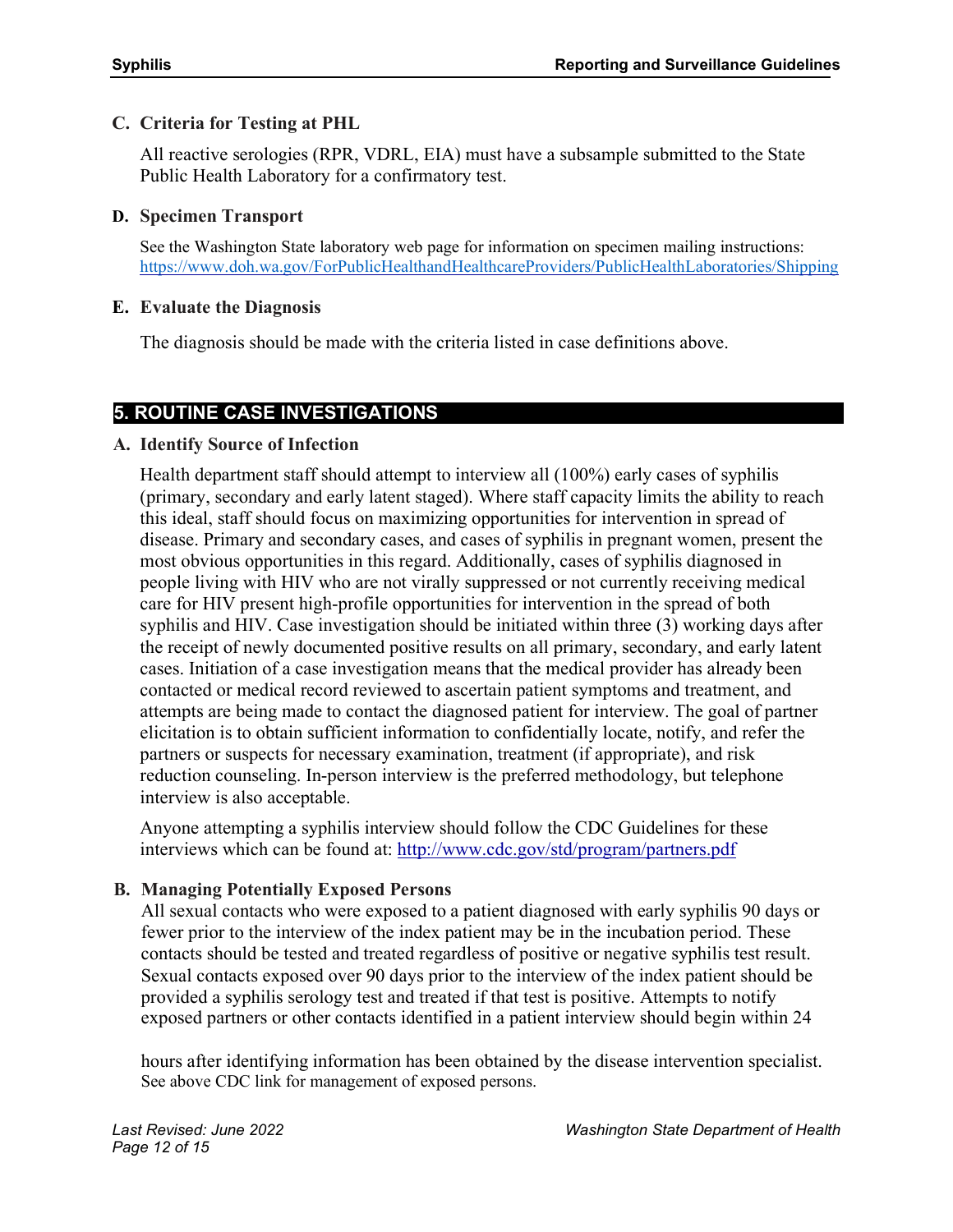#### **C. Environmental Evaluation**

Not applicable.

# **6. CONTROLLING FURTHER SPREAD**

#### **A. Infection Control Recommendations**

- 1. Health care setting: Standard Precautions are a set of protocols designed to reduce the risk of (or prevent) transmission of pathogens. Standard precautions synthesize the major features of Universal (Blood and Body Fluid) Precautions (designed to reduce the risk of transmission of bloodborne pathogens) and Body Substance Isolation (designed to reduce the risk of transmission of pathogens from moist body substances). Under standard precautions blood, all body fluids, and all body substances of patients are considered potentially infectious (CDC, 1997). For more information, see CDC Program Guidelines: <http://www.cdc.gov/std/program/med&lab.pdf>
- 2. General: When used consistently and correctly, condoms are effective in preventing the sexual transmission of STDs.

#### **B. Case Management**

See routine case investigation in Section 5 above.

#### **C. Contact Management**

See routine case investigation in Section 5 above.

#### **D. Environmental Measures**

None applicable.

# **7. MANAGING SPECIAL SITUATIONS**

Special considerations should be followed in accordance with the CDC diagnostic and treatment guidelines at:<https://www.cdc.gov/std/tg2015/default.htm>

Call the DOH Infectious Disease Mainline for special situations (360-236-3444), or reach out to your regional Infectious Disease Field Services point of contact:

[https://www.doh.wa.gov/AboutUs/ProgramsandServices/DiseaseControlandHealthStatistics/Infe](https://www.doh.wa.gov/AboutUs/ProgramsandServices/DiseaseControlandHealthStatistics/InfectiousDisease/SexuallyTransmittedDiseaseStaff) [ctiousDisease/SexuallyTransmittedDiseaseStaff](https://www.doh.wa.gov/AboutUs/ProgramsandServices/DiseaseControlandHealthStatistics/InfectiousDisease/SexuallyTransmittedDiseaseStaff) 

#### **8. ROUTINE PREVENTION**

#### **A. Vaccine Recommendations**

No vaccine currently exists for syphilis.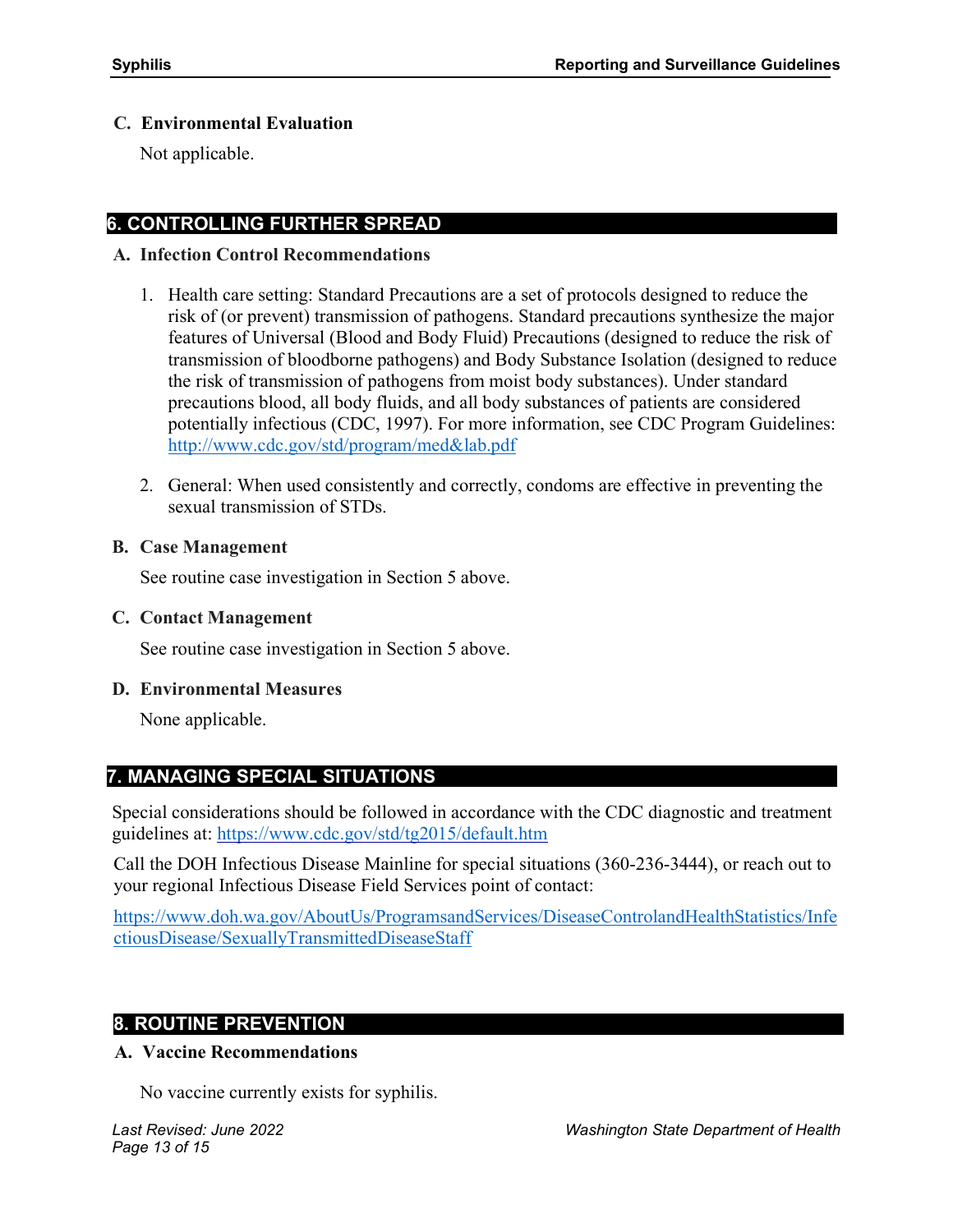## **B. Prevention Recommendations**

#### Key individual STD prevention messages include:

## **Abstinence**

Abstain from sex (do not have oral, anal, or vaginal sex) until you are in a relationship with

only one person, are having sex with only each other, and each of you knows the other's STD, including HIV, status.

## **If you have, or plan to have, more than one sex partner**:

- $\checkmark$  Use a latex condom and lubricant every time you have sex.
- $\checkmark$  Get tested for asymptomatic STDs including HIV.
- $\checkmark$  If you are a man who has had sex with other men, get tested at least once a year.
- $\checkmark$  If you are a woman who is planning to get pregnant or who is pregnant, get tested for syphilis and HIV as soon as possible, before you have your baby. Ask your health care provider about being tested for other STDs.
- $\checkmark$  Talk about STDs, including HIV, with each partner before you have sex.
- $\checkmark$  Learn as much as you can about each partner's past behavior (sex and drug use).
- $\checkmark$  Ask your partners if they have recently been treated for an STD or have been tested for HIV; encourage those who have not been tested to do so.

# Key STD prevention strategies include:

**STD prevention counseling, testing, and referral services** – Individuals at risk for STD should be offered counseling regarding methods to eliminate or reduce their risk and testing so that they can be aware of their status and take steps to protect their own health and that of their partners.

**Partner Services (or Partner Notification) with strong linkages to prevention and treatment/care services** – Sexual partners of STD-infected persons have been exposed to an STD and are at-risk of being infected. Partner services locate these individuals based on information provided by the patient and provide counseling and education about the exposure as well as services to prevent infection or, if infected, linkages to care.

**Prevention for high-risk populations** – Prevention interventions for high-risk populations at high-risk for STDs, including HIV-infected persons, are critical to reducing the spread of STDs and HIV and ensure that those at highest risk of acquiring or transmitting these diseases are given the tools necessary to protect themselves and others from HIV infection. Prevention includes targeted health education and risk reduction, health communication programs, and public information programs for at-risk populations and the general public.

**HIV Prevention and Care** -- For people at high risk of acquiring HIV, which may include